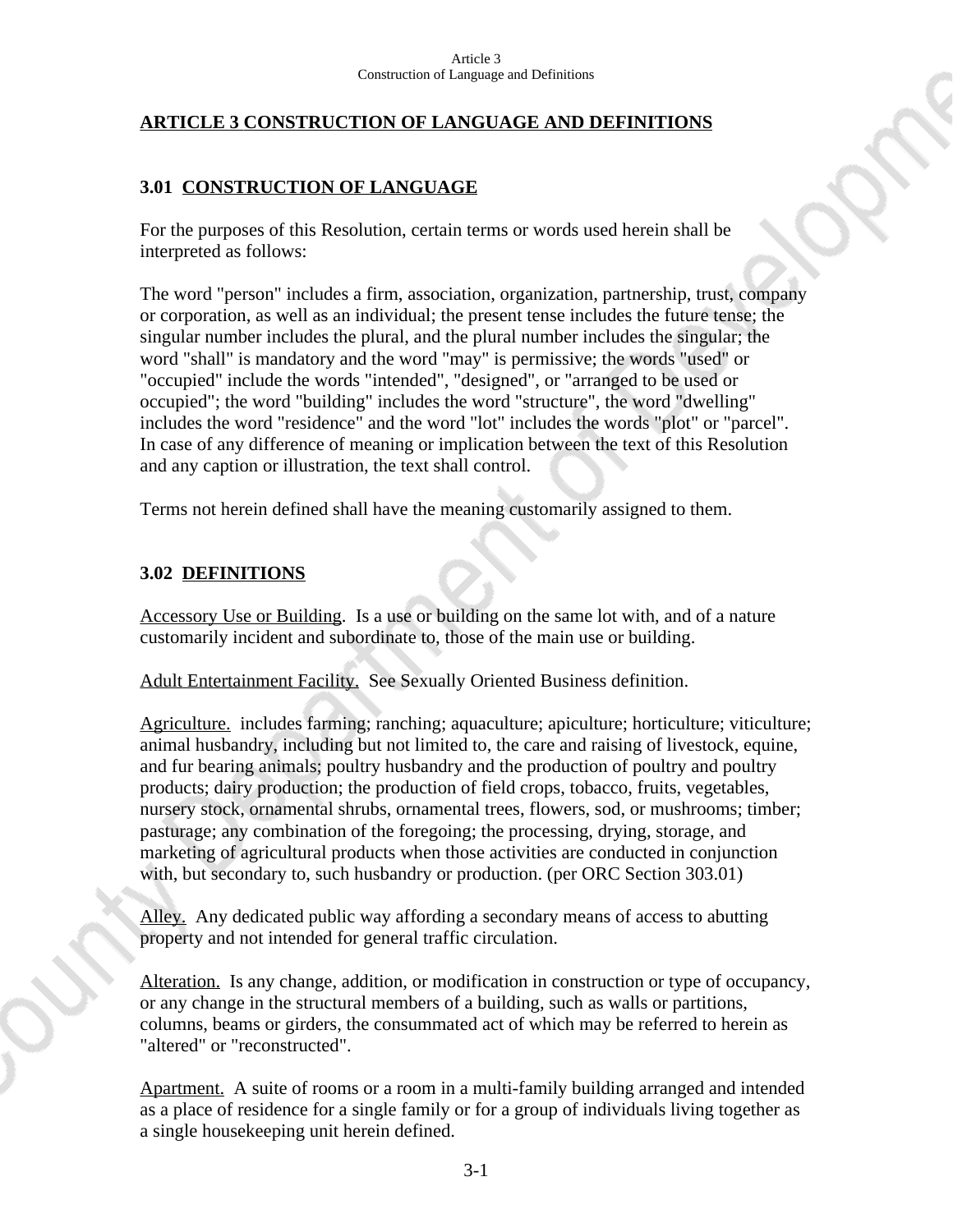Apartment Hotel. A building designed for or containing both dwelling units and individual guest rooms or suites of rooms, which building may include accessory uses such as a cigar store, coffee shop, etc. when such uses are accessible only from the lobby.

Auto Service Station. Is a place where gasoline or any other automobile engine fuel (stored only in underground tanks), kerosene, motor oil and lubricants or grease (for the operation of motor vehicles) are retailed directly to the public on the premises; including the sale of minor accessories and the servicing of and minor repair of automobiles, not including storage of inoperable vehicles.

Auto Repair Station. Is a place where, along with the sale of engine fuels, the following services may be carried out: General repair, engine rebuilding, rebuilding or reconditioning of motor vehicles, collision service such as body, frame, or fender straightening and repair; and/or the over-all painting and under-coating of automobiles.

**Basement.** That portion of a building which is partly or wholly below grade but so located that the vertical distance from the average grade to the floor is greater than the vertical distance from the average grade to the ceiling. A basement shall not be counted as a story except as provided in paragraph 90.

Block. Is the property abutting one side of a street and lying between the two nearest intersecting streets, (crossing or terminating) or between the nearest such street and railroad right-of-way, unsubdivided acreage, river or live stream, or between any of the foregoing and any other barrier to the continuity of development or corporate limits of a municipality.

Board of Appeals. Means the Board of Zoning Appeals of Miami County, Ohio.

Boarding House (Rooming House). A building, other than a hotel, where for compensation and by prearrangement for definite periods, meals or lodging and meals are provided for three or more persons but not exceeding ten sleeping rooms. A rooming house shall be deemed a boarding house for the purposes of this Resolution.

Breezeway. A permanent structure consisting of a floor, one wall and a roof typically connecting a main building and an accessory building.

Building. Any structure, either temporary or permanent, having a roof supported by columns or walls, and intended for the shelter or enclosure of persons, animals, chattel or property of any kind.

Building Height. Is the vertical distance measured from the established grade to the highest point of the roof surface. Where a building is located on sloping terrain, the height may be measured from the average ground level of the grade at the building wall.

Building Setback Line. Is a line formed by the face of the building and, for the purposes of this Resolution, a building setback line is the same as a front setback line.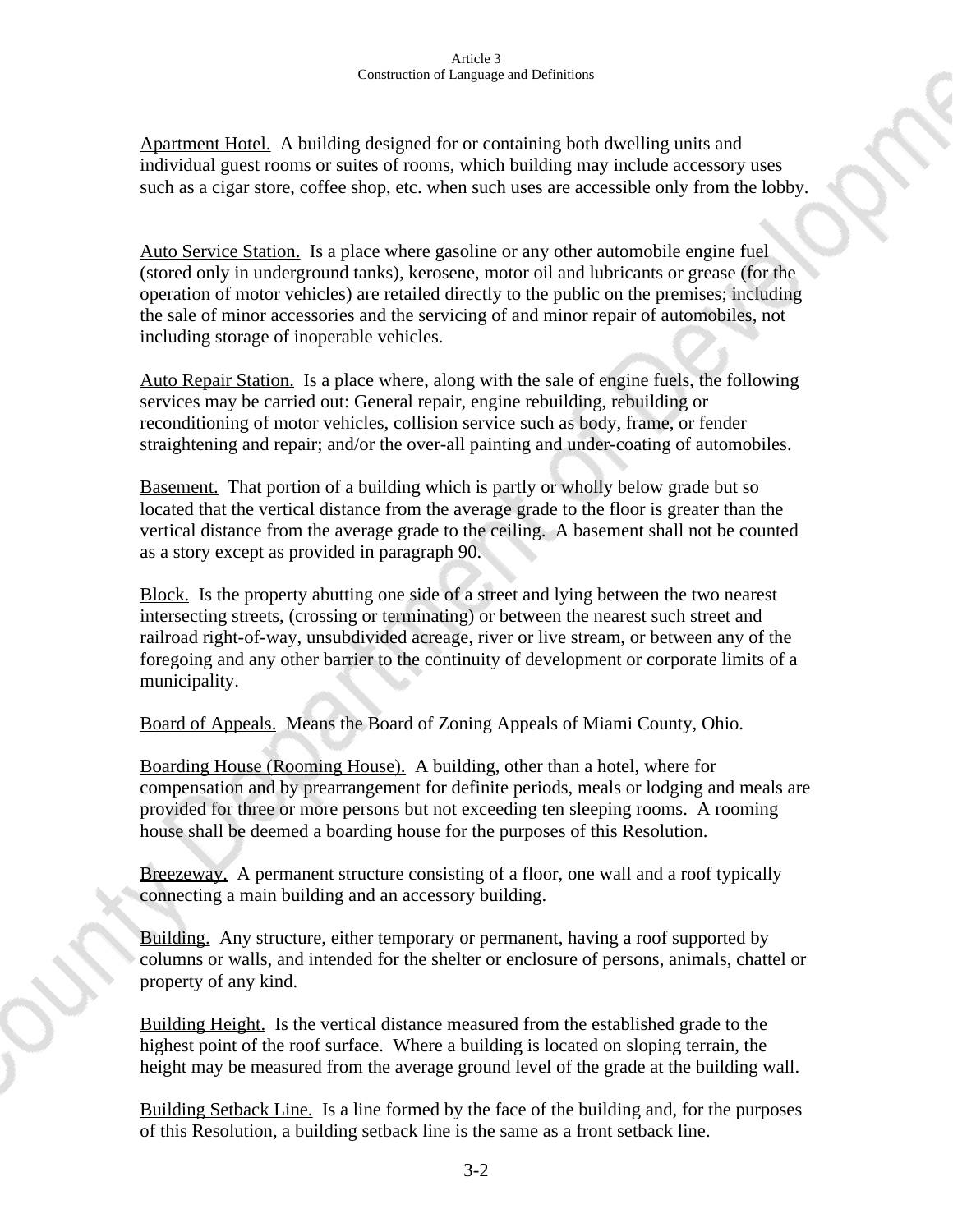Carry-Out. A place of business where food and beverages are purchased for consumption on or off the premises.

Clinic. An establishment where human patients who are not lodged overnight are admitted for examination and treatment by a group of physicians, dentists or other licensed medical practitioners.

Club. Is a non-profit organization of persons for special purposes or for the promulgation of sports, arts, sciences, literature, politics or the like.

Conditional Use. A conditional use is a use permitted only after review of an application by the Board of Appeals, such review being necessary because the provisions of this Resolution covering conditions precedent or subsequent, are not precise enough to apply without interpretation, and such review is required by this Resolution. A conditional use does not require "undue hardship" in order to be allowable. The conditional uses that are found in this Resolution appear as a "special approval, by the Board of Appeals. These land uses could not be logically allocated to one zone or another, or the effects of such uses could not be definitely foreseen as of a given time.

Conditional Use Permit. This is a permit issued by the Board of Appeals to allow certain specific developments that would not otherwise be allowed in that particular zoning district where the land is located. These permits are issued only after the applicant has followed the procedures as stated in this Resolution. Development under a Conditional Use Permit differs from a zoning change in that it is much more specific. The applicant submits plans and if approved, he must follow those plans exactly or reapply for a permit before deviating from that plan.

Constructed. See Erected.

Convalescent or Nursing Home. An establishment which specializes in providing necessary services to those unable to care for themselves.

County Commission. Means the Board of County Commissioners of Miami County, Ohio.

District. Is a portion of the unincorporated area of the County within which certain regulations and requirements, or various combinations thereof, apply under the provisions of this Resolution.

Domestic Sale. A sale conducted on any portion of the property which offers more than two items of personal property for sale to the general public, to include but not be limited to, garage sales, patio sales, yard sales, carport sales, basement sales, porch sales, driveway sales, rummage sales and the like.

Drive-In. Is a business establishment so developed that its retail or service character is dependent on providing a driveway approach or parking spaces for motor vehicles so as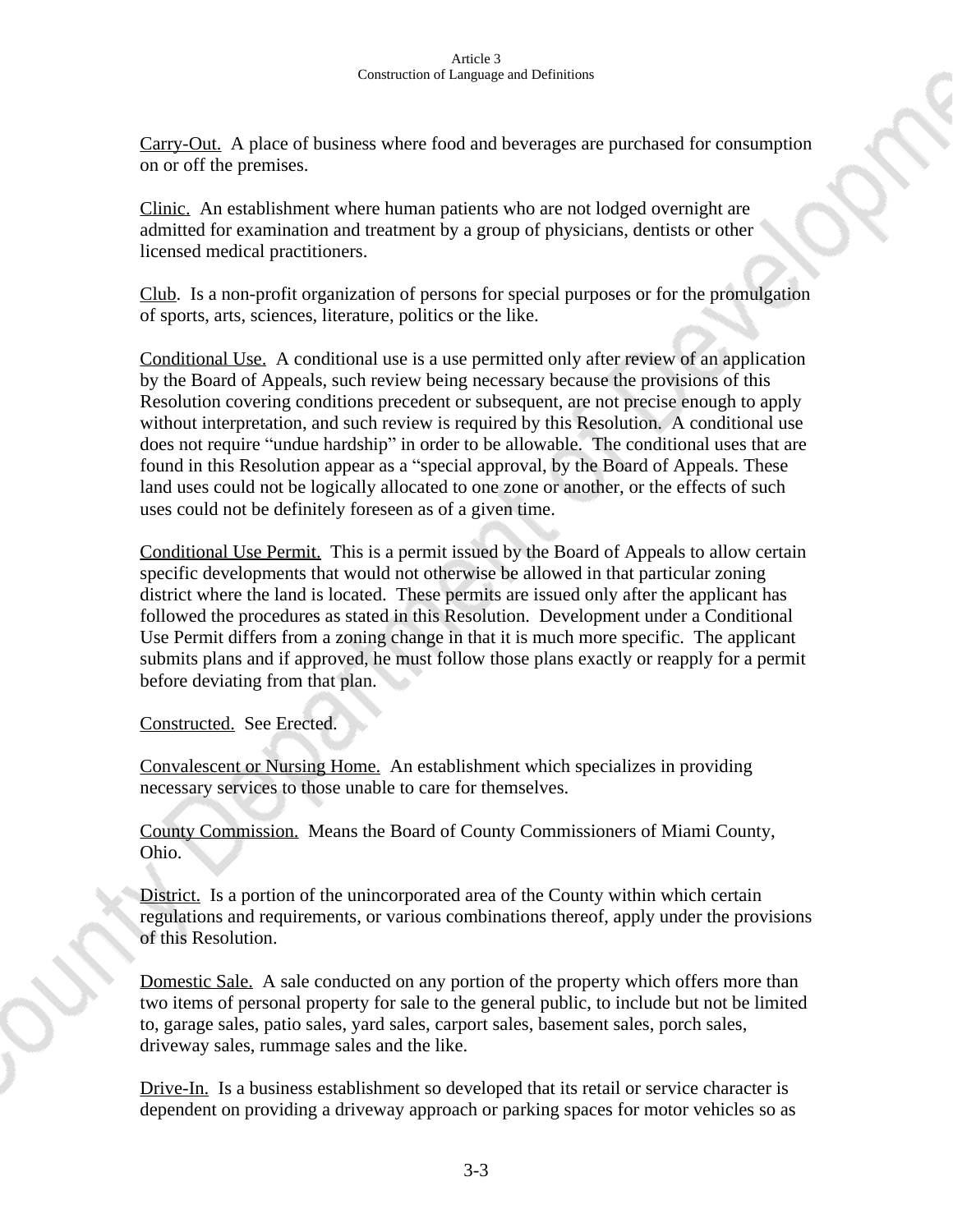to serve patrons while in the motor vehicle or within a building or structure on the same premises and devoted to the same purpose as the drive-in service.

Dwelling Unit. Is a building or portion thereof, designed for occupancy by one (1) family for residential purposes and having or intended to have cooking facilities.

Dwelling, One-Family. Is a building designed exclusively for and occupied exclusively by one (1) family.

Dwelling, Two-Family. Is a building designed exclusively for occupancy by two (2) families living independently of each other.

Dwelling, Multiple-Family. Is a building, or a portion thereof, designed exclusively for occupancy by three (3) or more families living independently of each other.

Electronic Message Center: A sign capable of displaying words, symbols, figures or images that can be electronically or mechanically changed by remote or automatic means.

Erected. Includes built, constructed, altered, reconstructed, moved upon, or any physical operations on the premises which are required for the construction. Excavation, fill, drainage, and the like shall be considered a part of erection.

Essential Services. Is the erection, construction, alteration or maintenance of public utilities or units of government of underground, surface, or overhead gas, electrical, telephone, telegraph, steam, fuel or water transmission or distribution systems, collection, supply, or disposal systems, including towers, poles, wires, mains, drains, sewers, pipes, conduits, cables, fire alarm and police call boxes, traffic signals, hydrants and similar accessories in connection therewith, including only governmental buildings which are necessary for the furnishing of adequate service for the general health, safety or welfare.

Established. Includes any of the following:

- A. The opening or commencement of any business as a new business.
- B. The conversion of an existing business to any other business.
- C. The addition of any business to any other existing business; or
- D. The relocation of any business.

Excavation. Is any breaking of ground except tilling, common household gardening, and ground care.

Family. Is one or two persons or parents with their direct lineal descendants and adopted children together with not more than two persons not so related or a group of not more than three persons who need not be related living together as a single housekeeping unit in a dwelling unit.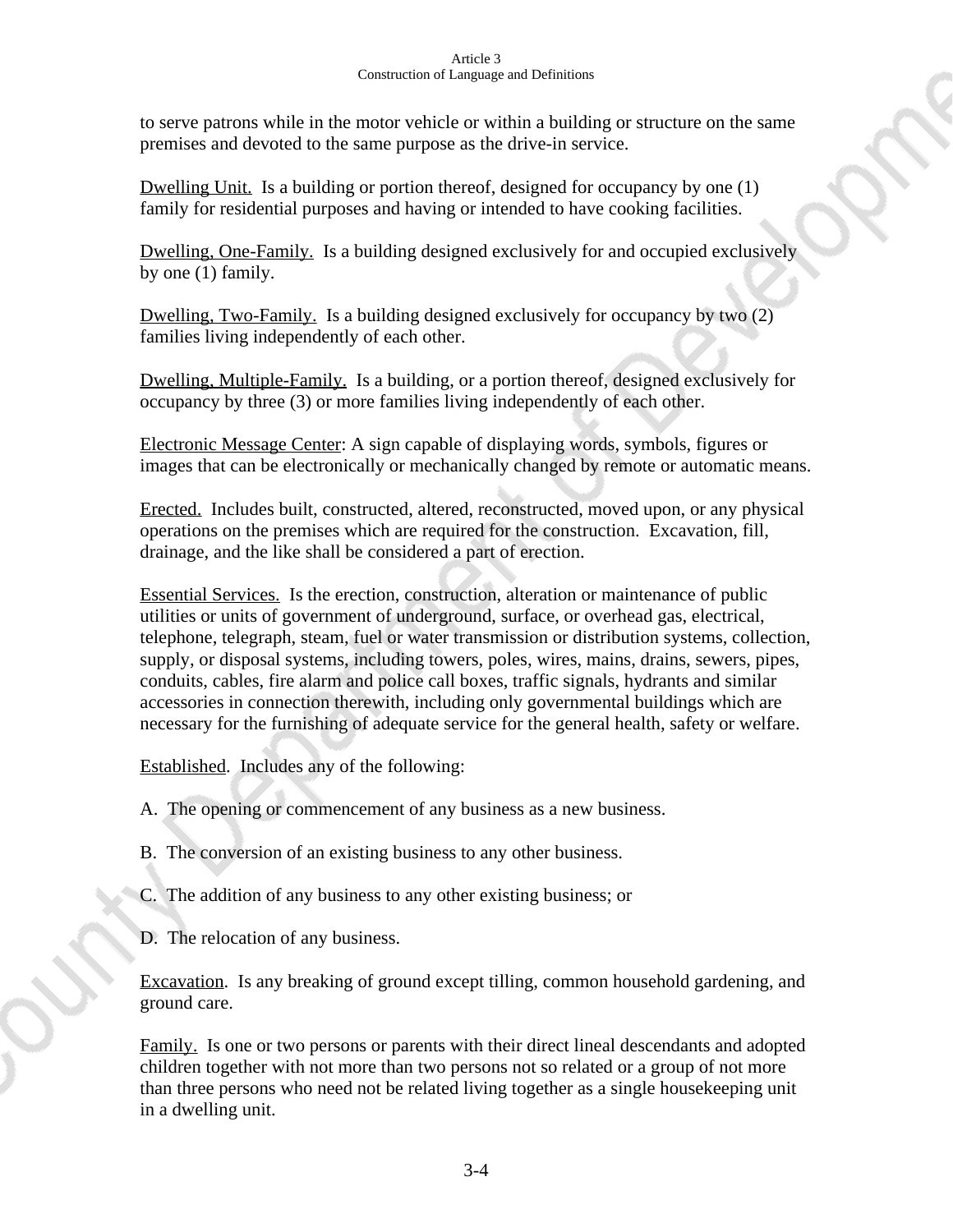Farm. All of the contiguous neighboring or associated land operated as a single unit on which bona fide farming is carried on directly by the owner-operator, manager, or tenant farmer by his own labor or with the assistance of members of his household or hired employees; provided, however, that land to be considered a farm hereunder shall include a continuous parcel of more than five (5) acres in area; provided further, farms may be considered as including establishments operated as bona fide greenhouses, nurseries, vineyards, orchards, chicken hatcheries, poultry farms, and apiaries. No farm shall be operated for the disposal of garbage, sewage or sewage by-product, rubbish, offal, or rendering plants.

Farm Market. A building located on a farm, which building is used by the owneroperator, or lessee operator of such farm, for the sale of (1) produce and plants raised on such farm, (2) produce and plants raised on other farms operated by such owner or lessee, and (3) produce and plants raised elsewhere, but which produce and plants are offered for sale as a replacement of and to the extent of a crop shortage, due to natural causes such as weather, lack of plant development and disease, on such farm or other farms operated by such owner or lessee.

Fence. Any structure, other than part of a building, of sufficient strength and dimensions to prevent straying from within or intrusion from without.

Filling. Is the depositing or dumping of any matter onto or into the ground except common household gardening and ground care.

Floor Area. For the purposes of computing the minimum allowable floor area in a residential dwelling unit, the sum of the horizontal areas of each story of the building shall be measured from the exterior faces of the exterior walls. This floor area measurement is exclusive of basements, unfinished attics, attached garages, breezeways, and enclosed and unenclosed porches, except finished basements areas designed and used for dwelling or business purposes.

Floor Area, Gross. The sum of the gross horizontal areas of all the several floors of a building or buildings including interior balconies and mezzanines. All horizontal measurements are to be made between the exterior faces of walls including the walls of roofed porches having more than one wall. The gross floor area of a building shall include the floor area of accessory buildings, on the same lot, measured the same way.

Floor Area. (For the purpose of computing parking) That area used for or intended to be used for the sale of merchandise or services or for use to serve patrons, clients, or customers. Such floor area which is used or intended to be used principally for the storage or processing of merchandise, such as hallways, stairways, and elevator shafts, or for utilities or sanitary facilities, shall be excluded from this computation of "Floor Area". Measurements of useable floor area shall be the sum of the horizontal areas of the several floors of the building, measured from the interior faces of the exterior walls.

Frontage. Horizontal distance between side lot lines parallel to the front lot line, measured at the depth of the minimum front yard required for the zoning district in which it is located.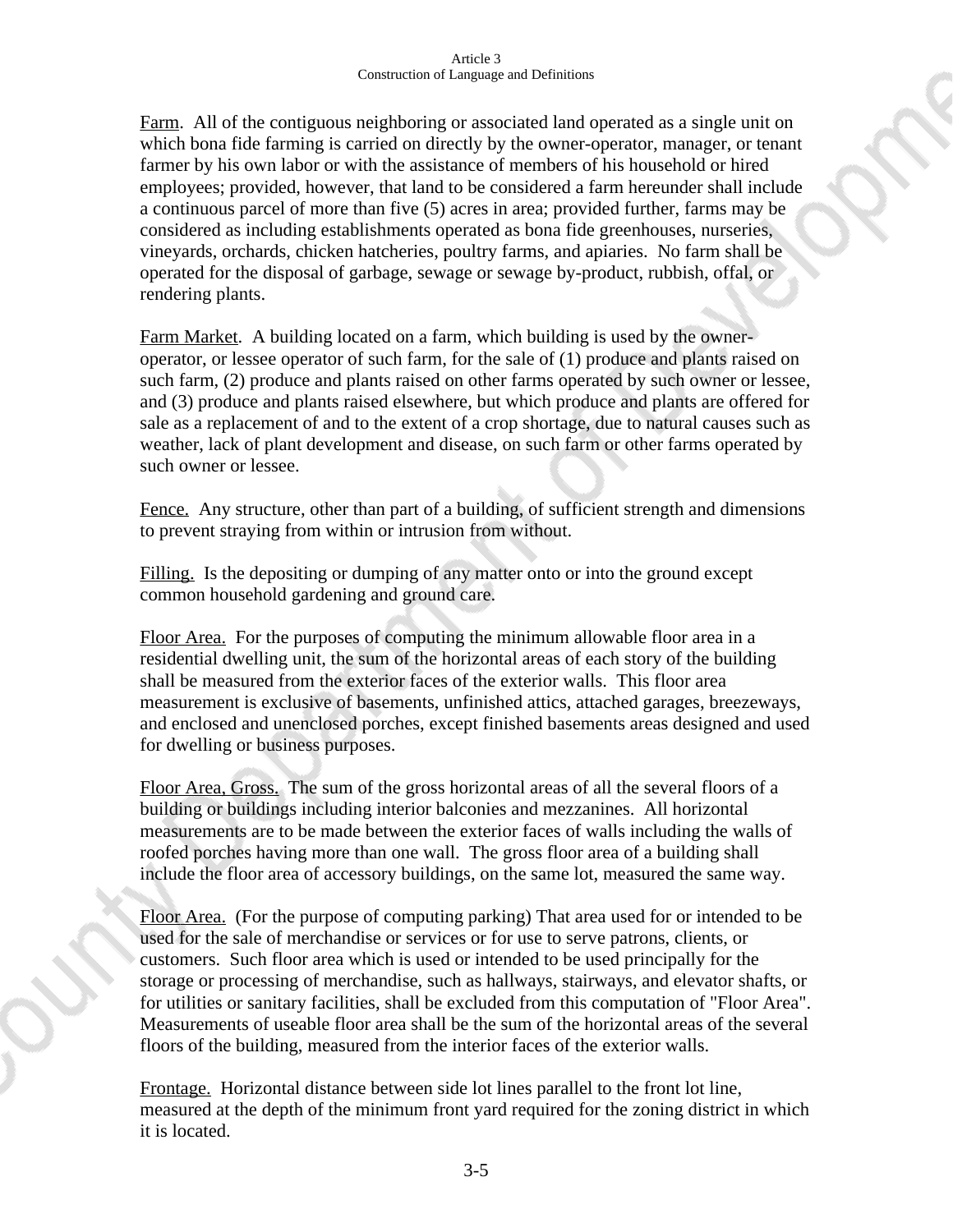Garage Parking. A space, structure or series of structures for the temporary storage or parking of motor vehicles.

Garage, Private. An accessory building or portion of a main building designed or used solely for the storage of motor driven vehicles, boats and similar vehicles owned or used by the occupants of the building to which it is accessory.

Garage, Service. Any premises used for the storage or care of motor-driven vehicles or where any such vehicles are equipped for operation, repaired, or kept for remuneration, hire, or sale.

Grade, Ground Level. The average of the finished ground level at the center of all walls of a building.

Home Occupation. An accessory use which is a service, craft or revenue enhancing hobby intended for financial gain that is clearly incidental and subordinate to the use of the premises as a dwelling, and is conducted entirely within the dwelling unit or elsewhere on the premises by Conditional Use Permit and which shall not change the residential and/or agricultural character of the property or area.

Hospital or Sanitarium. A public or semi-public facility that provides accommodations and continuous service for the sick and injured including obstetrical, medical, and surgical care.

Hotel. A building occupied as the more-or-less temporary abiding place of individuals who are lodged with or without meals, and in which there are ten (10) or more sleeping rooms with no provision made for cooking in any individual room or apartment. A hotel may include a restaurant or cocktail lounge, public banquet halls, ballrooms, or meeting rooms.

Junk Yard (Salvage Yard). Is an open area where waste, used or second hand materials are bought and sold, exchanged, stored, baled, packaged, disassembled, or handled, including but not limited to, scrap iron and other metals, paper, rags, rubber tires, and bottles. A "Junk Yard" includes automobile wrecking yards and areas for storage, keeping, or abandonment of junk, unless established entirely within enclosed buildings. Two (2) or more unhoused, inoperative or unlicensed (if applicable) vehicles shall be construed to be a junk yard.

Kennel. The keeping of dogs, cats or other household pets whether for sale, boarding, or breeding, on any lot, premises or contiguous lots under common ownership. Kennel shall also mean the keeping on or in any lot, group of commonly owned contiguous lots, or building, of 3 or more dogs, cats or other household pets, which are over the age of six months.

Loading Space. Is an off-street space on the same lot with a building or group of buildings, for the temporary parking of a commercial vehicle, while loading and unloading merchandise or materials.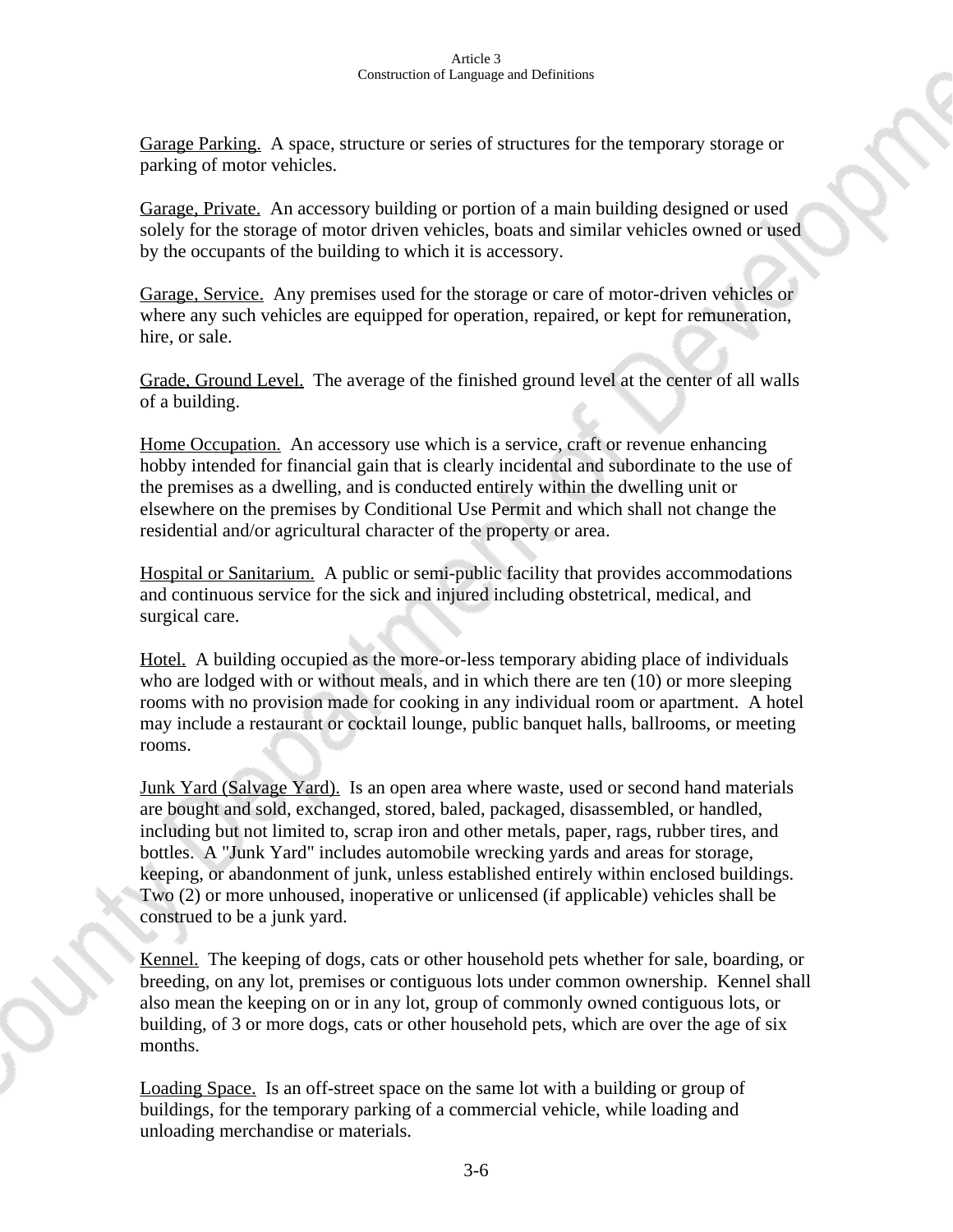Lot. Is a parcel of land occupied or to be occupied by a main building or a group of such buildings, or utilized for the principal use and uses accessory thereto together with such open spaces as are required under the provisions of this Resolution. Every lot shall abut upon and have permanent access to a public street and have a minimum frontage of forty (40) feet thereon. Ownership of more than 1 lot contiguous to or adjoining the principal lot, shall be considered as one lot for the purpose of computing square footage for accessory buildings and other uses stating per lot.

Lot Area. Is the total horizontal area within the lot lines of the lot.

Lot, Corner. A lot which has at least two contiguous sides, each abutting upon a street for its full length.

Lot, Interior. Is any lot other than a corner lot.

Lot, Through. Is any interior lot having frontages on two more or less parallel streets as distinguished from a corner lot. In the case of a row of double frontage lots, each side of each lot adjacent to a street shall be considered frontage, and front yards shall be provided as required.

Lot Coverage. Is the part or percent of the lot occupied by buildings, including accessory buildings.

Lot Lines. The lines bounding a lot as defined herein:

A. Front Lot Lines: In the case of an interior lot, is that line separating said lot from the right-of-way side line of a street or roadway. In the case of a corner lot, or double frontage lot, is that line separating said lot from either right-of-way side line.

B. Rear Lot Lines: Is that lot line opposite the front lot line. In the case of a lot pointed at the rear, the rear lot line shall be an imaginary line parallel to the front lot line, not less than front lot line, not less than ten (10) feet long, lying farthest from the front lot line, and wholly within the lot. In the case of a corner lot, the rear lot line is opposite the front lot line.

C. Side Lot Lines: Is any lot line other than the front lot line or rear lot line. A side lot line separating a lot from a street, is a side street lot line. A side lot line separating a lot from another lot or lots, is an interior side lot line.

Lot of Record. Is a parcel of lands, the dimensions of which are shown on a document or map on file with the County Recorder.

Lot Width. Is the horizontal distance between the side lot lines measured at the two points where the building setback line intersects the side lot lines.

Main Building. Is a building in which is conducted the principal use of the lot upon which it is situated.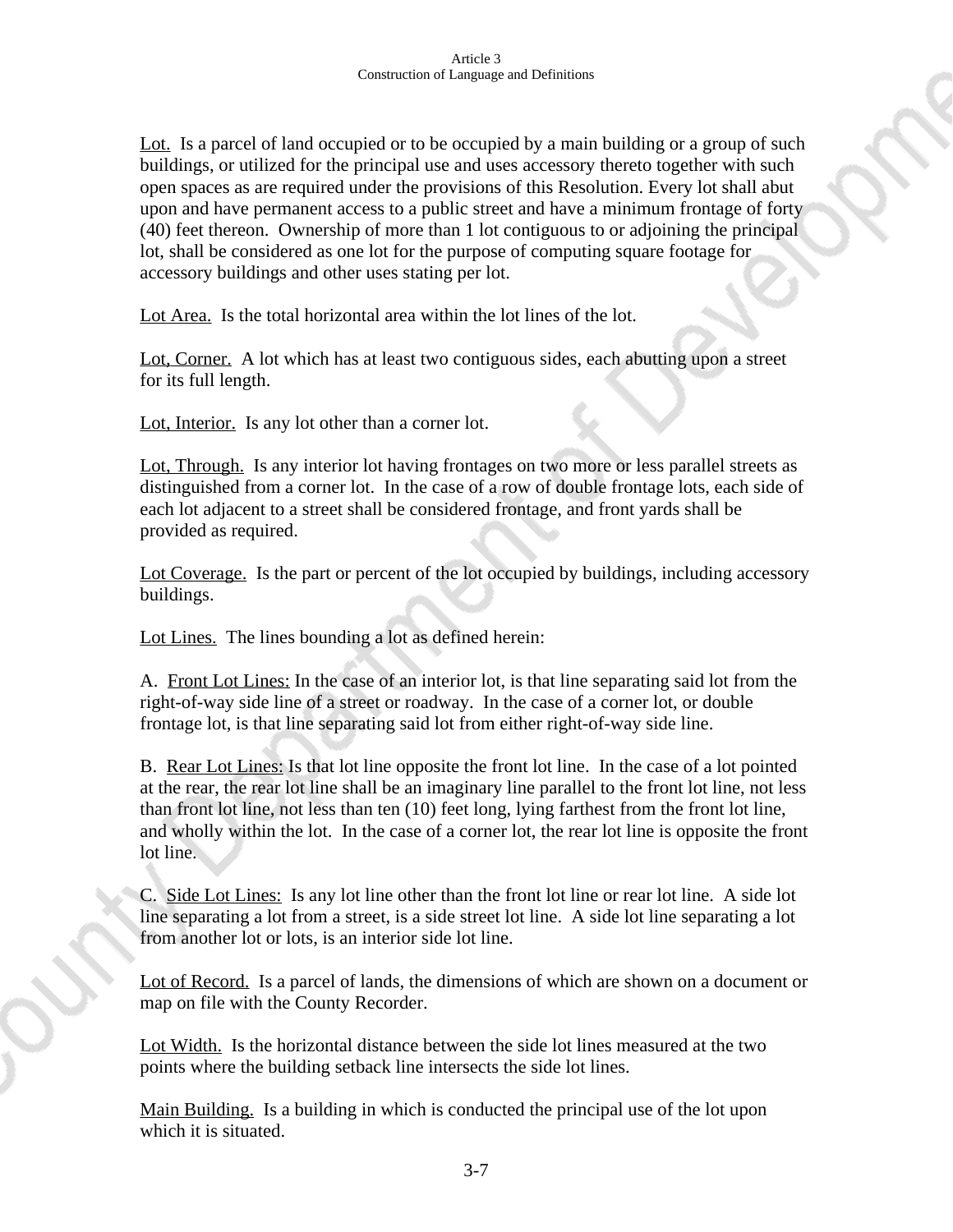Main Use. Is the principal use to which the premises are devoted and the principal purpose for which the premises exist.

Major Thoroughfares. Is an arterial street which is intended to serve as a large volume traffic-way and which has an existing or proposed right-of-way width of at least eighty feet (80 feet as shown in the official Thoroughfare Plan of Miami County).

Major Thoroughfare Plan. The official Thoroughfare Plan of the Village of Miami County, as adopted by the Planning Commission, of the major highways and streets on file in the office of the County Recorder, including all amendments and supplements subsequently adopted.

Master Plan. Is the Miami Comprehensive Plan (land use plan, development plan or other similar titled document), as approved by the Planning Commission, including graphic and written proposals indicating the general location for streets, parks, schools, public buildings, and all physical developments of the Village, and includes any unit or part of such plan and any amendment to such plan or parts thereof.

Mezzanine. Is an intermediate floor in any story occupying not more than two-thirds (2/3) of the floor area of such story.

Mobile Home. Is a detached single-family dwelling to be located on foundation supports designed for long term occupancy, and containing sleeping accommodations, a flush toilet, a tub or shower bath and kitchen facilities, including major appliances and furniture, with plumbing and electrical connections provided for attachment to outside systems and designed to be transported after fabrication on its own wheels.

Motel. Is a series of attached, semi-detached, or detached rental units containing a bedroom, bathroom, and closet space. Units shall provide for overnight lodging, are offered to the public for compensation, and shall cater primarily to the public traveling by motor vehicle. It may include all facilities specified under the definition of Hotel.

Non-Conforming Building. Is a building or portion there of lawfully existing at the effective date of this Resolution or amendments thereto, that does not conform to the provisions of the Resolution in the district in which it is located.

Non-Conforming Use. Is a use which lawfully occupied a building or land at the effective date of this Resolution or amendments thereto, that does not conform to the use regulations of the district in which it is located.

Nude, Nudity or State of Nudity. A live person exhibiting: (1) specified anatomical areas, or (2) a state of dress which fails to opaquely and fully cover specified anatomical areas.

Nursery. Is defined as follows: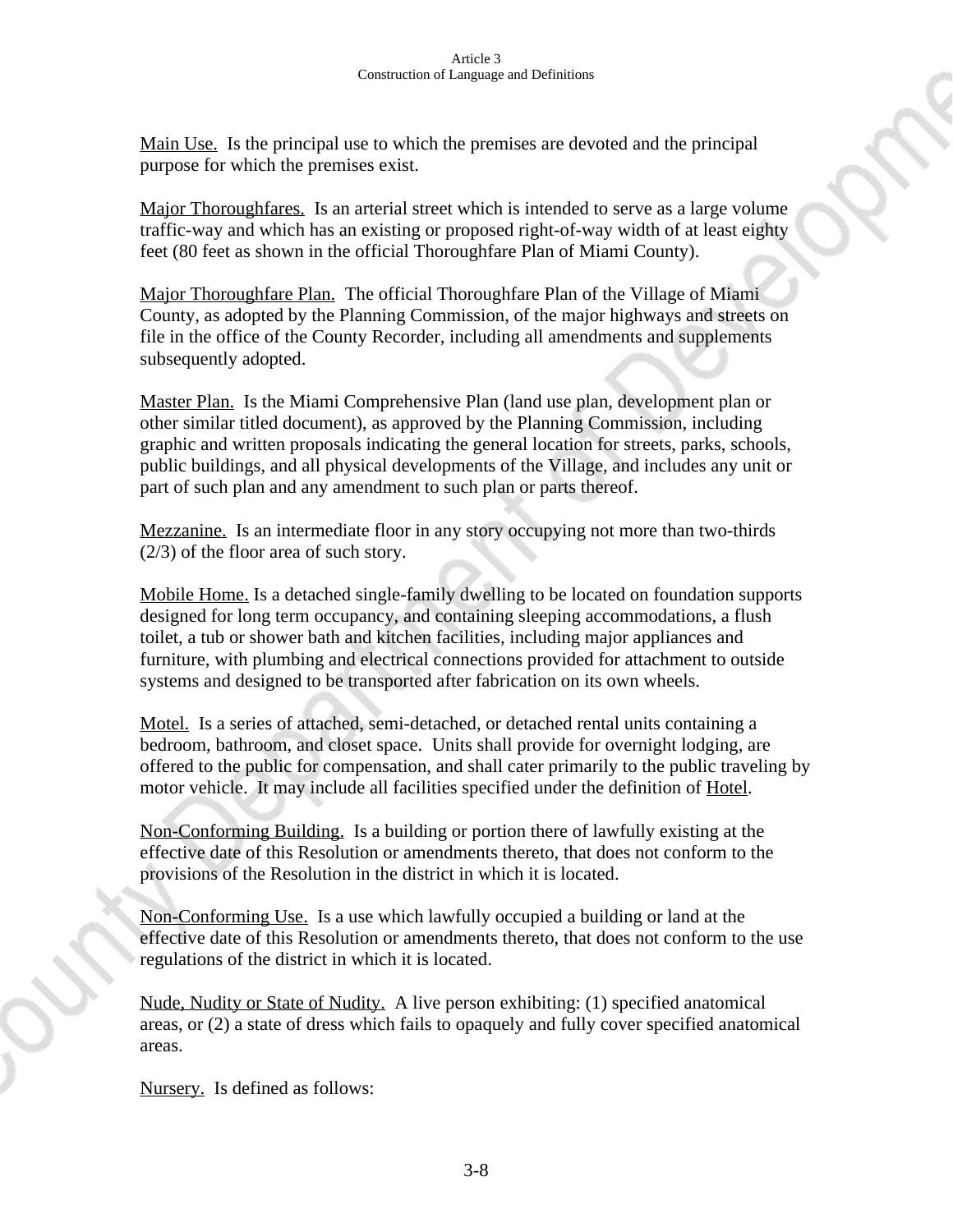A. Wholesale: Is a space including accessory buildings or structures for the growing or storage of live trees, shrubs or plant materials not offered for retail sale on the premises, including products used for gardening or landscaping.

B. Retail: Is a space, including accessory building or structure or combination thereof, for the storage of live trees, shrubs, or plants used for gardening or landscaping.

Off Street Parking Lot. Is a facility providing vehicular parking spaces for more than two (2) vehicles including adequate drives and aisles for maneuvering and proper access for entrance and exit.

Open Space. That part of a lot, including courts or yards, which is open and unobstructed from its lowest level to the sky and which is accessible to all tenants living on the lot.

Open Space, Common. An area dedicated to the public, or commonly owned and/or available to all the residents of a development.

Parking Space. Is hereby determined to be a minimum area of two hundred (200) square feet. Said area shall be exclusive of drives, aisles, or entrances giving access thereto and shall be fully accessible for the storage or parking of permitted vehicles.

Planned Unit Development. Land under unified control which is planned and developed as a whole according to comprehensive and detailed plans, including streets, utilities, lots or building sites, site plans, and design principles for all buildings as intended to be located, constructed, used, and related to each other and for other uses and improvements on the land as related to buildings. Development may be a single operation or a definitely programmed series of development operations, including all lands and buildings, with a program for provision, operation, and maintenance of such areas, improvements, and facilities necessary for common use by the occupants of the development.

Planning Commission. Means the Planning Commission of Miami County, Ohio.

Pool, Swimming. A structure constructed or placed below ground or above ground which is designed to contain water in excess of twenty-four  $(24)$  inches in depth and is suitable or utilized for swimming or wading.

Public Utility. Is any person, firm or corporation, governmental department, board or commission duly authorized to furnish under federal, state, or local regulations to the public: gas, steam electricity, sewage disposal, telegraph, telephone, transportation or water.

Recreational Vehicle. Includes travel trailers, campers, motor homes, truck campers, boats, boat trailers, snowmobiles, wet bikes, etc.

Restaurant. An establishment whose primary business is serving food and beverages to patrons for consumption inside the building.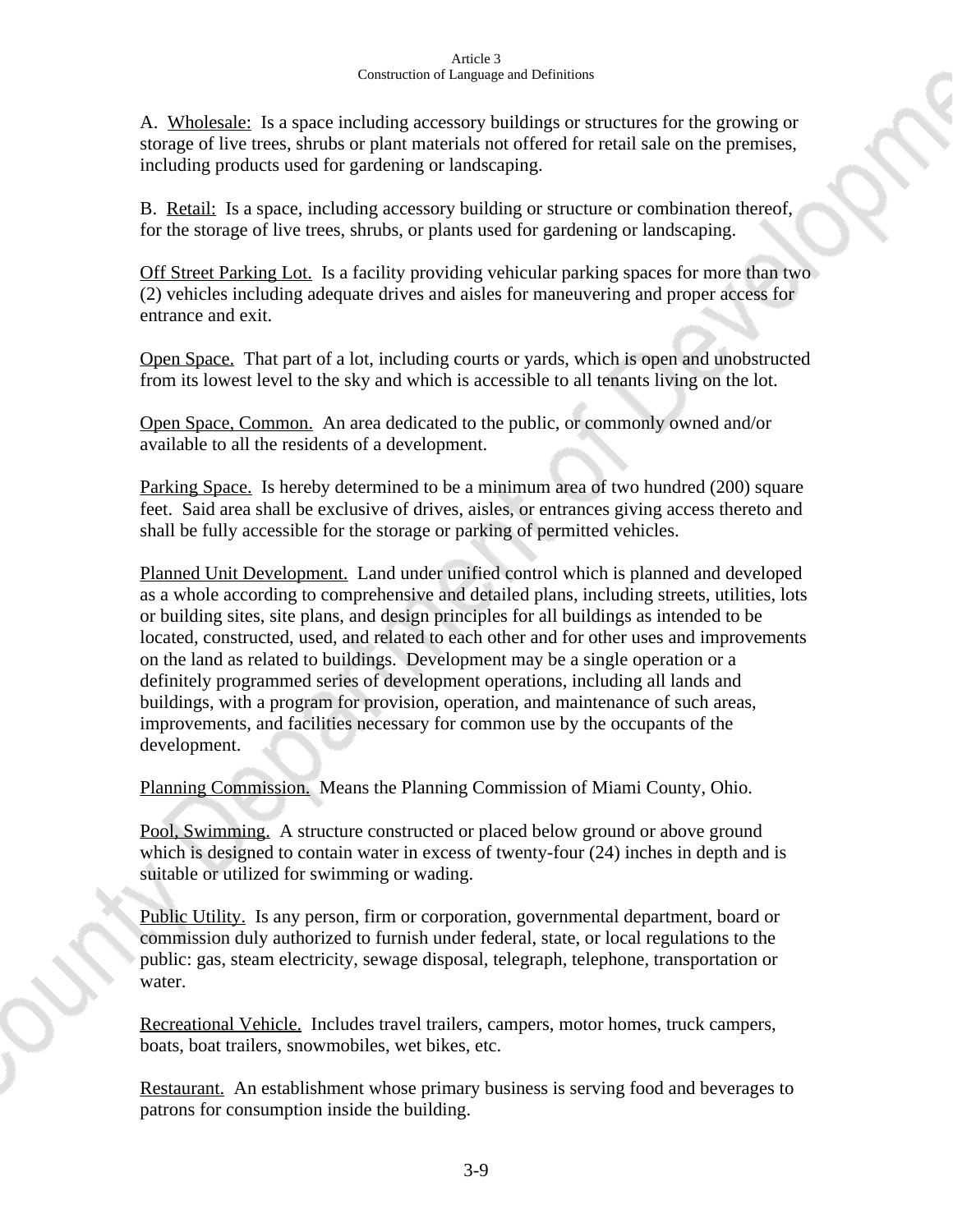Row House or Town House. A two (2) story row of three (3) or more attached one (1) family dwellings, each unit of which extends from the basement to the roof.

Sexually Oriented Business. Any business defined as follows:

A. Adult Arcade. An establishment where, for any form of consideration, one or more still or motion picture projectors, side projectors, or similar machines, or other image producing machines, or other visual representations, for viewing by five or fewer persons each, are regularly used to show films, motion pictures, video cassettes, digital video discs, slides, or other photographic reproductions which are characterized by the depiction or description of "specified sexual activities" or "specified anatomical areas."

B. Adult Bookstore, Adult Novelty Store or Adult Video Store. A commercial establishment which has at least 50% of its stock-in-trade or derives at least 50% of revenues or devotes at least 50% of its interior business or advertising to the sale or rental for any form of consideration, of any one or more of the following:

1. Books, magazine, periodicals, or other printed matter, or photographs, films, motion pictures, video cassettes, slides, digital video discs, or other visual representations which are characterized by the depiction or description of "specified sexual activities" or "specified anatomical areas."

2. Instruments, devices, or paraphernalia which are designed for use or marketed primarily for stimulation of human genital organs or for sadomasochistic use or abuse of themselves or others.

An establishment may have other principal business purposes that do not involve the offering for sale, rental or viewing of materials depicting or describing "specified sexual activities" or "specified anatomical areas," and still be categorized as an adult bookstore, adult novelty store, or adult video store. Such other business purposes will not serve to exempt such establishments from being categorized as an adult bookstore, adult novelty store or adult video store if the above definition is met.

C. Adult Cabaret. A nightclub, bar, restaurant, bottle club, juice bar or similar commercial establishment, whether or not alcoholic beverages are served, which regularly features: (a) a person or persons who appear nude or semi-nude or in a state of nudity or semi-nudity; (b) live performances which are characterized by the exposure of "specified anatomical area" or by "specified sexual activities;" or, (c) films, motion pictures, video cassettes, digital video discs, or other photographic reproductions which are characterized by the depiction of description of "specified sexual activities" or "specified anatomical areas."

D. Adult Motel. A motel, hotel or similar commercial establishment which offers public accommodation, for any form of consideration, which provides patrons with closed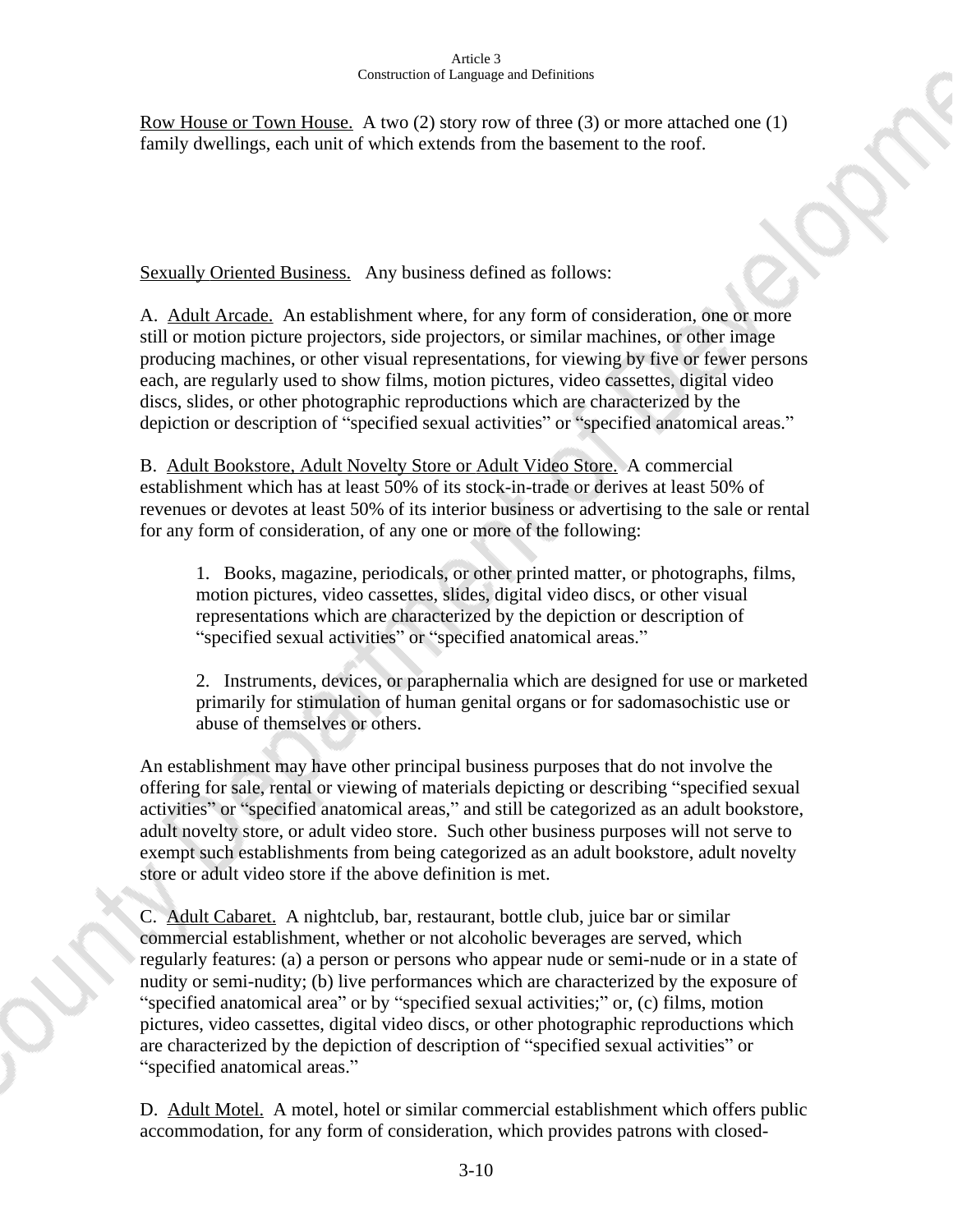circuit television transmissions, films, motion pictures with closed-circuit television transmissions, films, motion pictures, video cassettes, digital video discs, slides or other photographic reproductions which are characterized by the depiction of description of "specified sexual activities" or "specified anatomical areas" and which advertises the availability of this sexually oriented material by means of a sign visible from the public right-of-way, or by means of any off-premises advertising including, but not limited to, newspapers, magazines, pamphlets or leaflets, radio or television.

E. Adult Motion Picture Theater. A commercial establishment where films, motion pictures, video cassettes, digital video discs, slides or similar photographic reproductions which are characterized by the depiction of description of "specified sexual activities" or "specified anatomical areas" are regularly shown for any form of consideration.

F. Adult Theater. A theater, concert hall, auditorium, or similar commercial establishment which, for any form of consideration, regularly features a person or persons who appear in a state of nudity or semi-nudity or live performances which are characterized by exposure of 'specified anatomical areas" or by "specified sexual activities" and which is not customarily open to the general public during such features because it excludes minors by reason of age.

G. Massage Parlor. Any place where, for any form of consideration or gratuity, massage, alcohol rub, administration of fomentations, electric or magnetic treatments, or any other treatment or manipulation of the human body which occurs as a part of or in connection with "specified sexual activities" is offered, or where any person providing such treatment, manipulation, or service related thereto, exposes his or her "specified anatomical areas." The definition of massage parlor shall not include: the practice of massage in any licensed hospital, nor by a licensed hospital, nor by a licensed physician, surgeon, chiropractor, or osteopath, nor by any nurse or technician working under the supervision of a licensed physician, surgeon, chiropractor or osteopath, nor by trainers for any amateur, semiprofessional or professional athlete or athletic team or school athletic program, nor barber shops or beauty salons in which massages are administered only to the scalp, the face, the neck or shoulder, nor by any other individual licensed by the state to perform massages.

H. Semi-nude Model Studio. Any place where a person or persons regularly appear in a state of nudity or semi-nudity or displays "specified anatomical areas" for money or any form of consideration to be observed, sketched, drawn, painted, sculptured, photographed, or similarly depicted for other reasons. Reference above to nudity should not be construed or interpreted to permit nudity or a state of nudity in a semi-nude model studio. Semi-nude model studio shall not include any school, college, or university licensed by the state.

I. Sexual Encounter Establishment. A business or commercial establishment, that as one of its principal business purposes, offers for any form of consideration: (1) a place where two or more persons may congregate, associate, or consort for the purpose of "specified sexual activities" or the exposure of "specified anatomical areas;" or (2) activities between male and female persons and/or persons of the same sex when one or more of the persons is in a state of nudity or semi-nudity. A sexual encounter establishment shall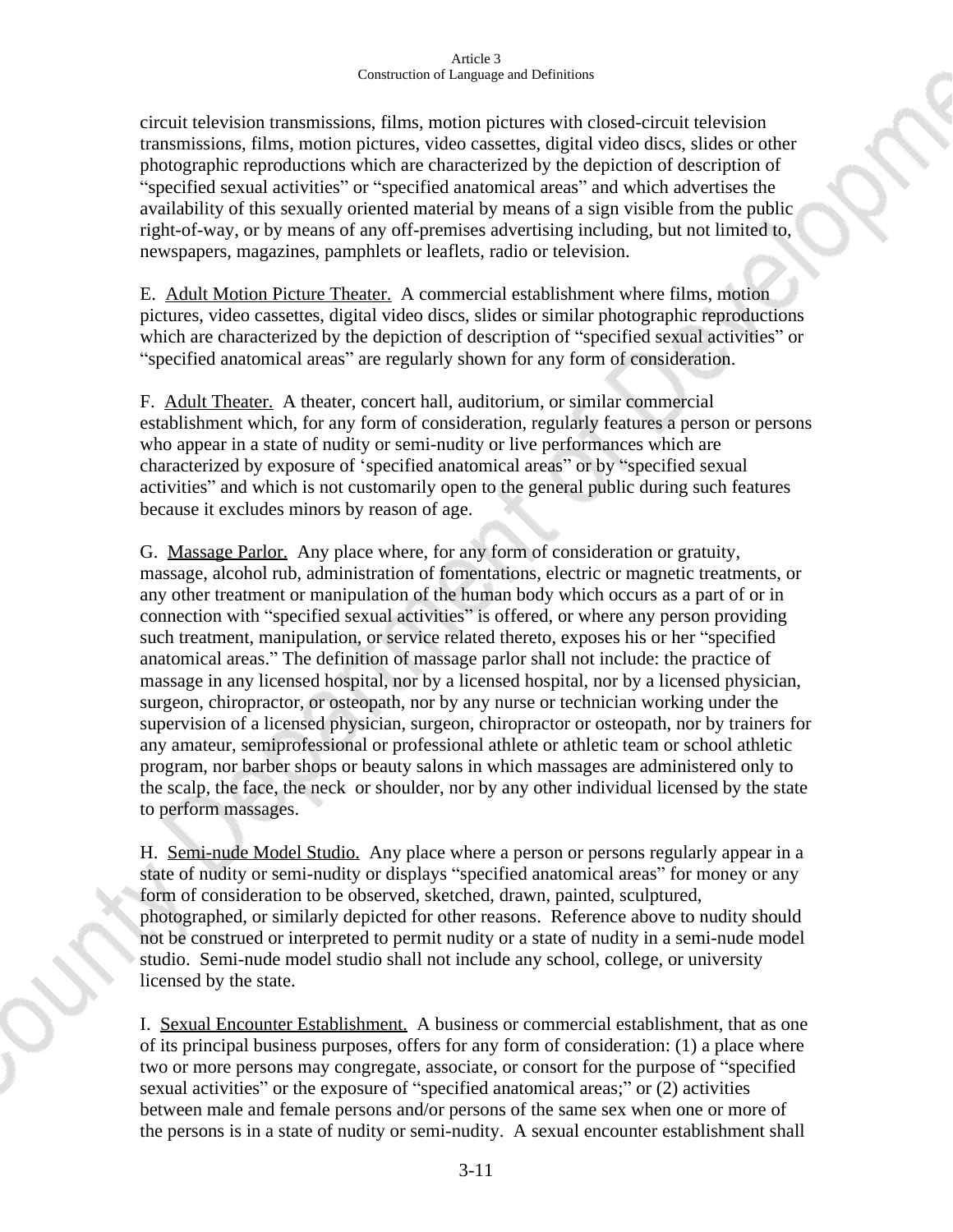not include an establishment where a medical practitioner, psychologist, psychiatrist, or similar professional person licensed by the state engages in medically approved and recognized sexual therapy.

J. Striptease Parlor/Escort Agency. A person or business association that furnishes, offers to furnish, or advertises to furnish, for hire, striptease performances, or the appearance of a person or persons in a state of nudity or semi-nudity for another person or persons.

Seed Dealer, Home. A portion of a residence located upon a farm from which the owneroperator, tenant, or manager of such farm sells farm crop seed, operated as and subject to the limitations of a home occupation, except that such farm crop seed and the equipment utilizing the same is not normally used for purely domestic or household purposes, and such seed may be stored in other buildings on such farm.

Sign. A name, identification, description, display or illustration which is affixed to, painted, or represented directly or indirectly upon a building, structure, parcel, or lot, and which directs attention to an object, product, place, activity, person, institution, organization or business.

Sign, Ground. A detached sign which is solely supported by one or more poles, uprights, or braces in or upon the ground.

Sign, Wall. A sign which is attached directly to the wall of a building and which extends nor more than twelve (12) inches from the wall.

Sign, Window. A sign either painted on or attached to the interior surface of a window.

Specified Anatomical Areas. Includes any of the following:

A. Less than completely and opaquely covered human genitals, pubic region, anus, or areolas or nipple of female breast; or

B. Human male genitals in a discernibly turgid state, even if completely and opaquely covered.

Specified Sexual Activities. Includes any of the following:

A. The fondling or other intentional touching of human genitals, pubic region, anus, or female breast;

B. Sex acts, normal or perverted, whether actual or simulated, including: vaginal intercourse, fellatio, cunnilingus, bestiality, anal intercourse, oral copulation, or sodomy;

C. Masturbation, or the masturbation of another, whether actual or simulated;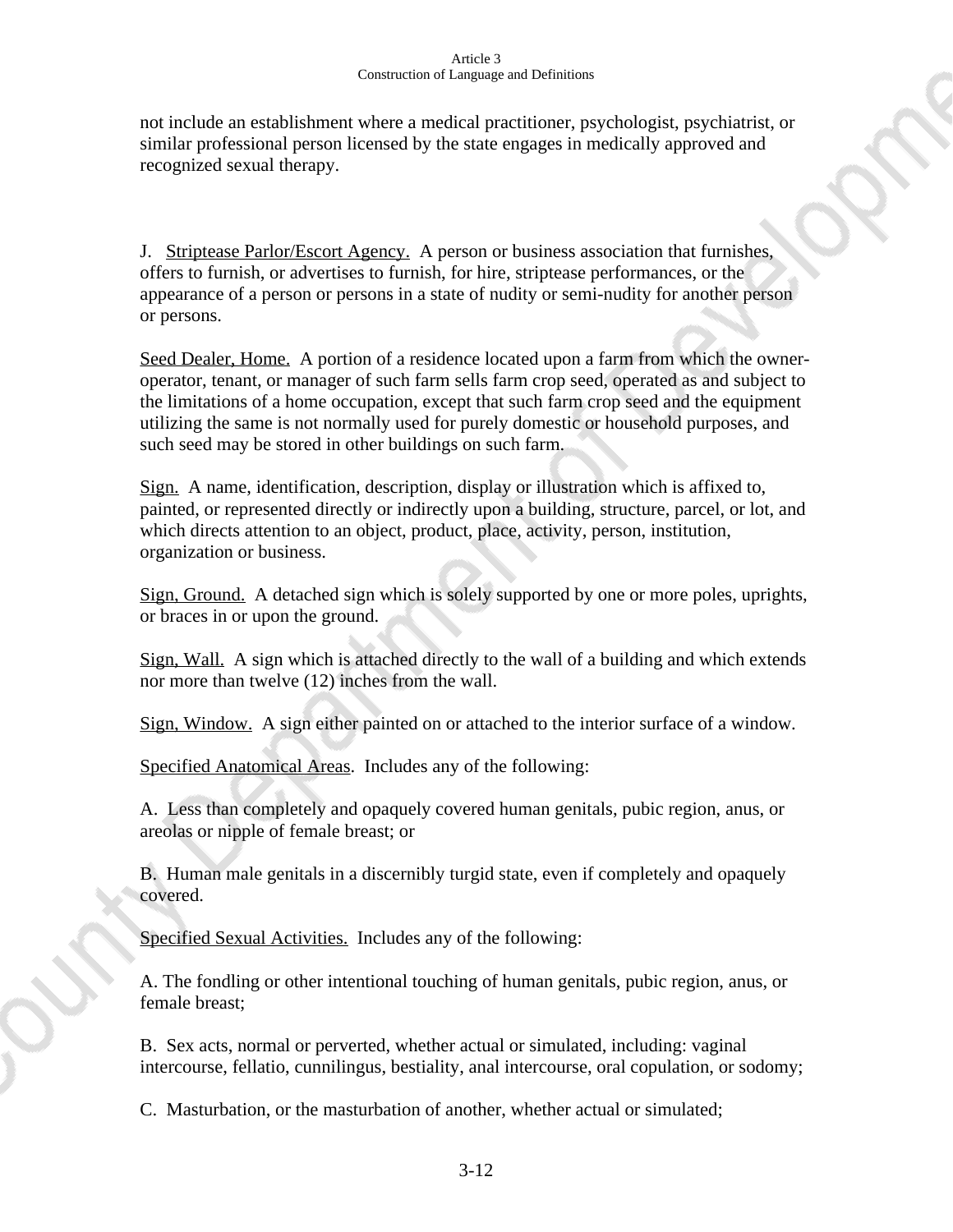D. Human genitals in a state of sexual stimulation, arousal or tumescence; or

E. Excretory functions as part of or in connection with any of the activities set forth in the above subsections  $(1)$  through  $(4)$ .

Story. Is that part of a building, except a mezzanine as defined herein, included between the surface of one floor and the surface of the next floor, or if there is no floor above, then the ceiling next above. If the floor level directly above a basement is more than six (6) feet above grade, such basement shall be considered a story.

Story, Half. Is an uppermost story lying under a sloping roof having an area of at least one hundred ninety (190) square feet with a clear height of seven feet six inches (7"6"). For the purposes of this Resolution, the useable floor area is only that area having at least four feet (4') clear height between floor and ceiling.

Street. Is a dedicated public thoroughfare or roadway which affords the principal means of access to abutting property.

Structure. Is anything constructed or erected, the use of which requires location on or in the ground, or attachment to something having location on or in the ground. However, for the purposes of this Resolution,

A. The following structures shall be deemed accessory to permitted uses and shall be exempted from provisions specified in Section 19.12 and 21.05 of this Resolution:

1. Basketball, tennis, or other sport courts.

2. Concrete patio slabs unless they are constructed or intended to be sheltered by an above-ground structure.

- 3. Decorative yard ornaments.
- 4. Dog and bird houses.
- 5. Driveways.
- 6. Fences.
- 7. Flag poles.
- 8. Flower planters.
- 9.Sidewalks.
- 10. Tents used for play purposes.
- 11. Yard lights.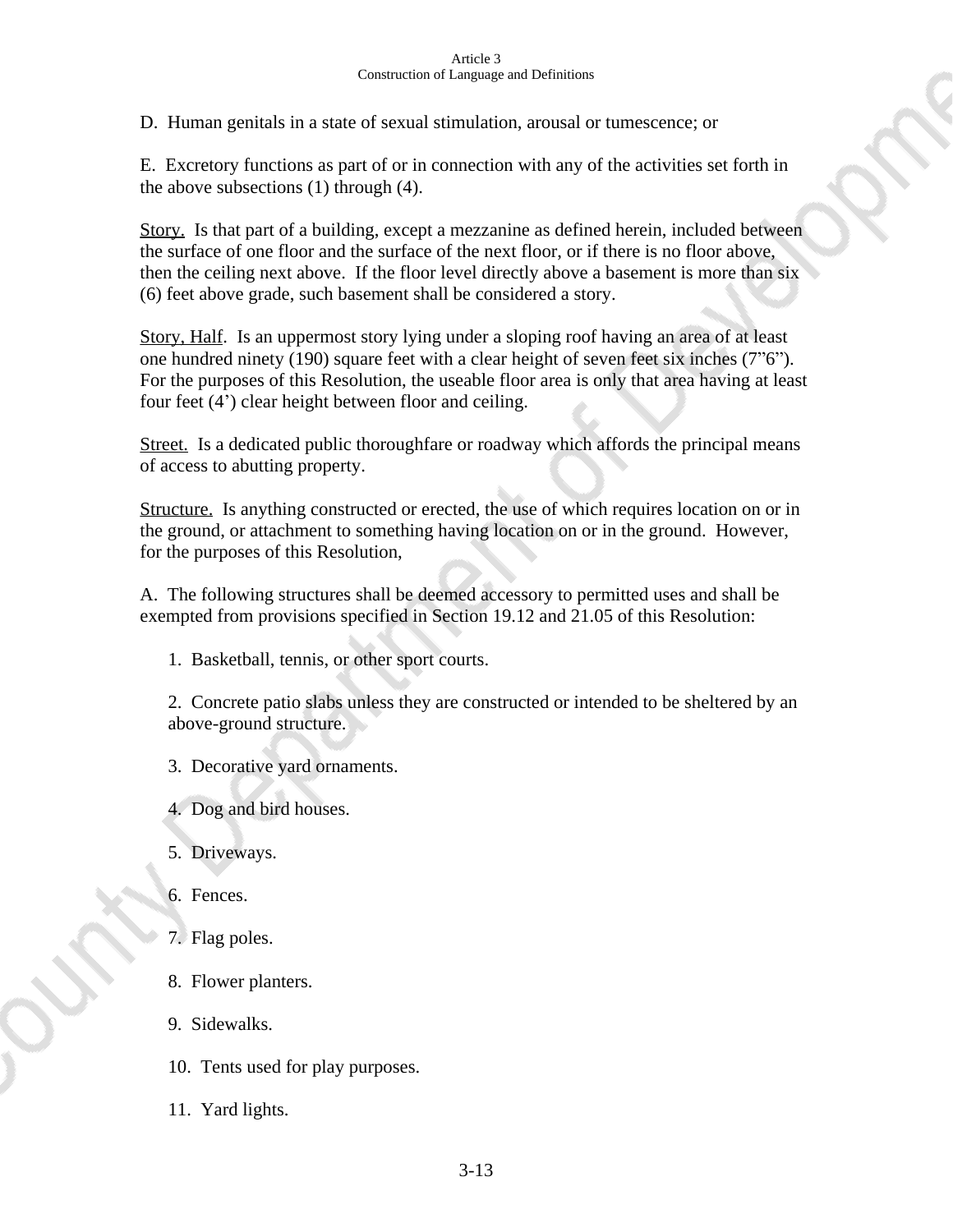12. Other uses, which in the opinion of the Enforcing officer, are similar to the above.

B. The following structures shall be deemed accessory to permitted uses and shall be exempt from provisions specified in Section 21.05 of this Resolution:

- 1. Back yard fireplaces or barbecue pits.
- 2. Children's play sets
- 3. Children's tree or play houses not exceeding sixty-four (64') feet in area.
- 4. Non-commercial television and radio dishes and discs.
- 5. Non-commercial television and amateur radio antenna towers.
- 6. Storage bins for wood.
- 7. Other uses, which in the opinion of the Enforcing officer, are similar to the above.

Temporary Mobile Homes. A mobile home when its intended use is of a temporary nature as interim living quarters until such time as construction or reconstruction of a detached one-family dwelling is completed

Tent. Any structure used for living and sleeping purposes or for sheltering a public gathering; constructed wholly or in part from canvas, tarpaulin, or other similar materials; and including shelter provided for circuses, side shows, revival meetings, camp meetings, and all similar meetings or exhibitions in temporary structures.

Trailer Court (Mobile Home Park). Any plot of ground upon which two or more mobile homes occupied for dwelling or sleeping purposes may be located.

Use. Is the purpose for which land or a building is arranged, designed, or intended, or for which land or a building is or may be occupied.

Variance. Is a modification of the literal provisions of the Zoning Resolution granted when strict enforcement of the Zoning Resolution would cause undue hardship owing to circumstances unique to the individual property on which the variance is granted.

Vehicle. Any kind of carriage or conveyance; anything by means of which something else is transported.

Vehicle, Collectors. Any motor vehicle, agricultural tractor, traction engine or special interest having a fair market value or one hundred dollars or more, whether operable or not, that is owned, operated, collected, preserved, restored, maintained, or used essentially as a collector's item, leisure pursuit, or investment, but not as the owner's